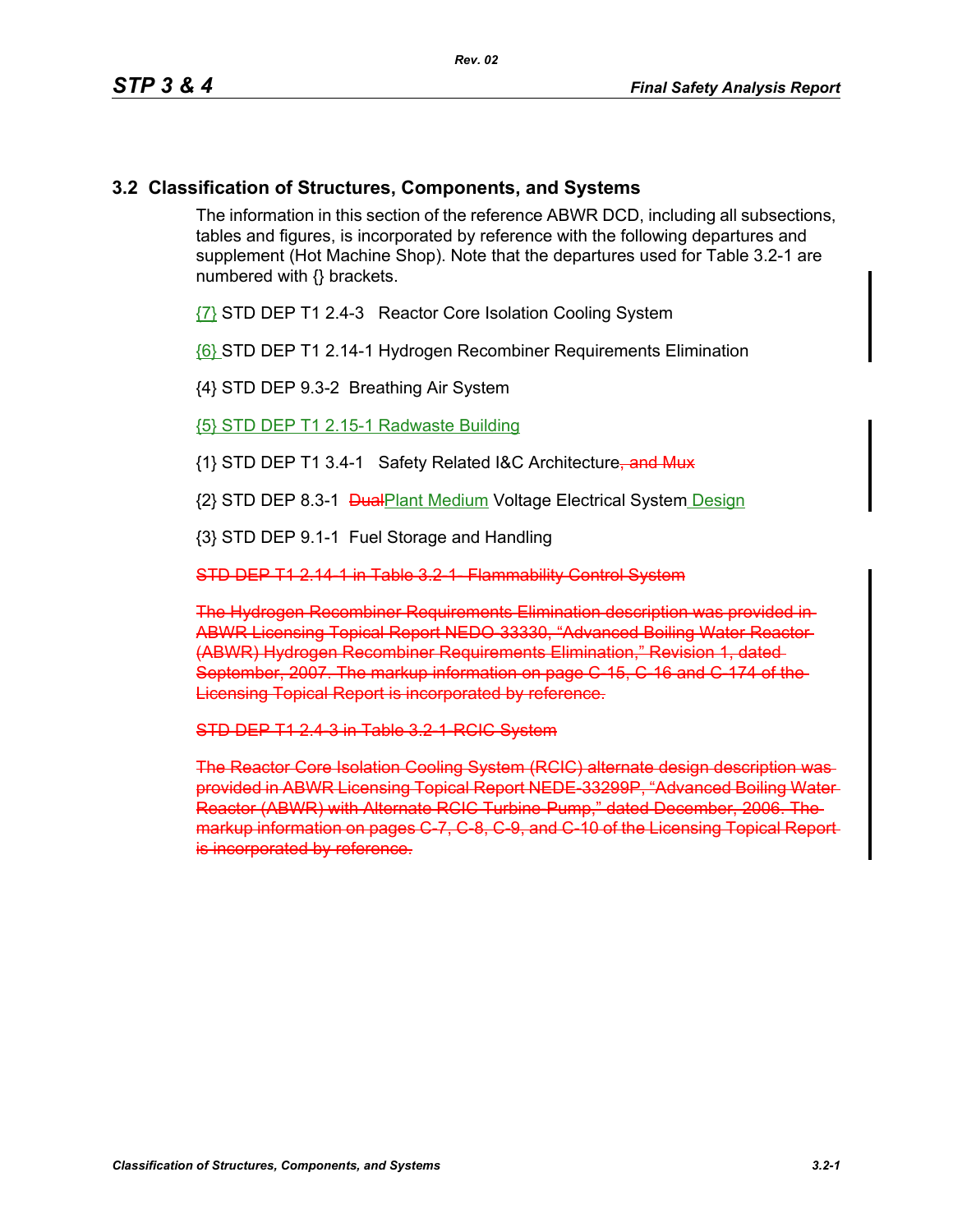L

 $\blacksquare$ 

 $\begin{array}{c} \rule{0pt}{2.5ex} \rule{0pt}{2.5ex} \rule{0pt}{2.5ex} \rule{0pt}{2.5ex} \rule{0pt}{2.5ex} \rule{0pt}{2.5ex} \rule{0pt}{2.5ex} \rule{0pt}{2.5ex} \rule{0pt}{2.5ex} \rule{0pt}{2.5ex} \rule{0pt}{2.5ex} \rule{0pt}{2.5ex} \rule{0pt}{2.5ex} \rule{0pt}{2.5ex} \rule{0pt}{2.5ex} \rule{0pt}{2.5ex} \rule{0pt}{2.5ex} \rule{0pt}{2.5ex} \rule{0pt}{2.5ex} \rule{0$  $\blacksquare$ 

|  | <b>Table 3.2-1 Classification Summary</b> |  |
|--|-------------------------------------------|--|
|--|-------------------------------------------|--|

| The classification information is presented by System* in the following order: |                               |                                                                                                    |  |  |  |  |
|--------------------------------------------------------------------------------|-------------------------------|----------------------------------------------------------------------------------------------------|--|--|--|--|
| Item No.                                                                       | MPL Number <sup>†</sup> Title |                                                                                                    |  |  |  |  |
| C Control and Instrument Systems                                               |                               |                                                                                                    |  |  |  |  |
| C7<br>C71                                                                      |                               | Reactor Protection System Trip and Isolation<br><b>Functions</b> System <sup>#</sup> {1}           |  |  |  |  |
| C <sub>11</sub><br>C91                                                         |                               | <b>Process Computer (Includes PMCS and PGCS)Plant</b><br><b>Information and Control System {1}</b> |  |  |  |  |
| C <sub>14</sub><br>C74                                                         |                               | <b>ESF Logic and Control System {1}</b>                                                            |  |  |  |  |
| H Control Panels                                                               |                               |                                                                                                    |  |  |  |  |
| H6<br>H <sub>23</sub>                                                          |                               | <b>Multiplexing System {1}</b>                                                                     |  |  |  |  |
| <b>Containment and Environmental Control Systems</b>                           |                               |                                                                                                    |  |  |  |  |
| -78<br><b>T49</b>                                                              |                               | <b>Flammability Control System {6}</b>                                                             |  |  |  |  |
| U Structures and Servicing Systems                                             |                               |                                                                                                    |  |  |  |  |
| U15<br><b>U95</b>                                                              | <b>Hot Machine Shop</b>       |                                                                                                    |  |  |  |  |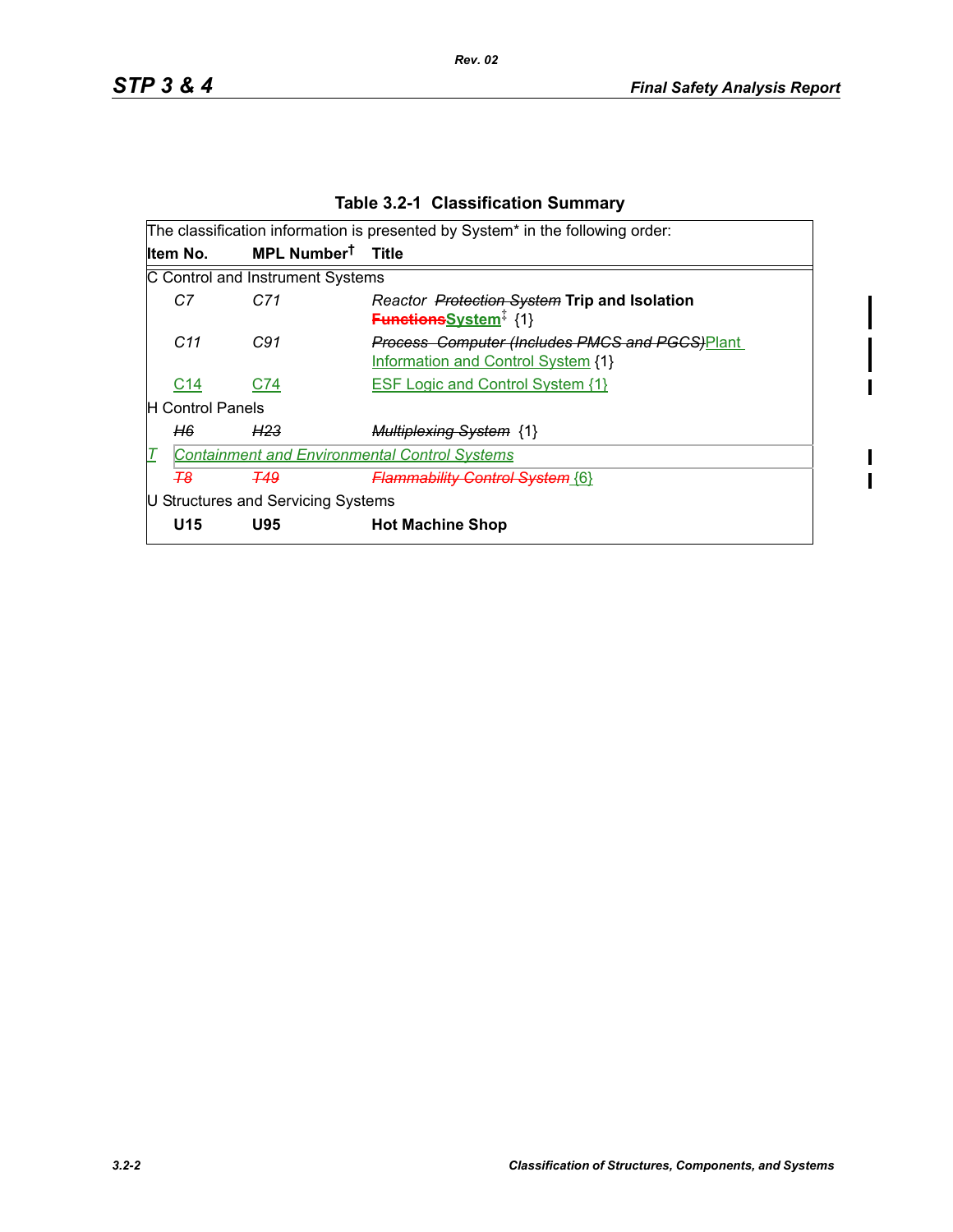|            |                             |                                                                                                                                                                                                                     | <b>Safety</b>            | Location                | Quality<br>Group<br>Classi- | Quality<br>Assur-<br>ance<br>Require- | <b>Seismic</b>        |                       |
|------------|-----------------------------|---------------------------------------------------------------------------------------------------------------------------------------------------------------------------------------------------------------------|--------------------------|-------------------------|-----------------------------|---------------------------------------|-----------------------|-----------------------|
|            | <b>Principal Componenta</b> |                                                                                                                                                                                                                     | Class <sup>b</sup>       | c                       | fication <sup>d</sup>       | mente                                 | Category <sup>f</sup> | <b>Notes</b>          |
| C7         |                             | Reactor Protection System<br>Trip and Isolation-Function<br>System {1}                                                                                                                                              |                          |                         |                             |                                       |                       |                       |
| C11        | System {1}                  | <b>Process Computer (includes</b><br><b>PMCS &amp; PGCS) Plant</b><br><b>Information and Control</b>                                                                                                                | N                        | X                       |                             | E                                     |                       |                       |
| <u>C14</u> | System {1}                  | <b>ESF Logic and Control</b>                                                                                                                                                                                        | $\overline{3}$           | <u>SC, X, T, </u><br>RZ |                             | $\overline{\mathsf{B}}$               | T                     |                       |
| <u>D3</u>  |                             | <b>Containment Atmospheric</b><br><b>Monitoring System {6}</b>                                                                                                                                                      |                          |                         |                             |                                       |                       |                       |
|            | 2 <sub>1</sub>              | Components with<br>nonsafety-related<br>function (hydrogen and<br>oxygen monitors)                                                                                                                                  | $\underline{\mathsf{N}}$ | C, SC, X, R<br>Ζ        |                             | E                                     |                       |                       |
|            | <b>E4 RCIC System {7}</b>   |                                                                                                                                                                                                                     |                          |                         |                             |                                       |                       |                       |
|            | <b>Used</b>                 | 2. Piping including<br>supports-discharge line<br>from vacuum pump to<br>containment isolation-<br>valves, and discharge line<br>from condensate pump to<br>the first globe valve Not                               | $\mathcal{H}$            | 86                      | $\epsilon$                  | Ε                                     |                       | $\left(\theta\right)$ |
|            | <u>4.</u>                   | <b>RCIC Turbine-Pump and</b><br>piping including support,<br>CST suction line from the<br>first RCIC motorized<br>valve, S/P suction line to<br>the pump, discharge line<br>up to the FW line "B"<br>thermal sleeve | $\overline{2}$           | SC, M                   | $\overline{\mathbf{B}}$     | $\overline{\mathbf{B}}$               | $\mathbf{I}$          | $(g)$ (m)             |

|  | Table 3.2-1 Classification Summary (Continued) |  |  |
|--|------------------------------------------------|--|--|
|--|------------------------------------------------|--|--|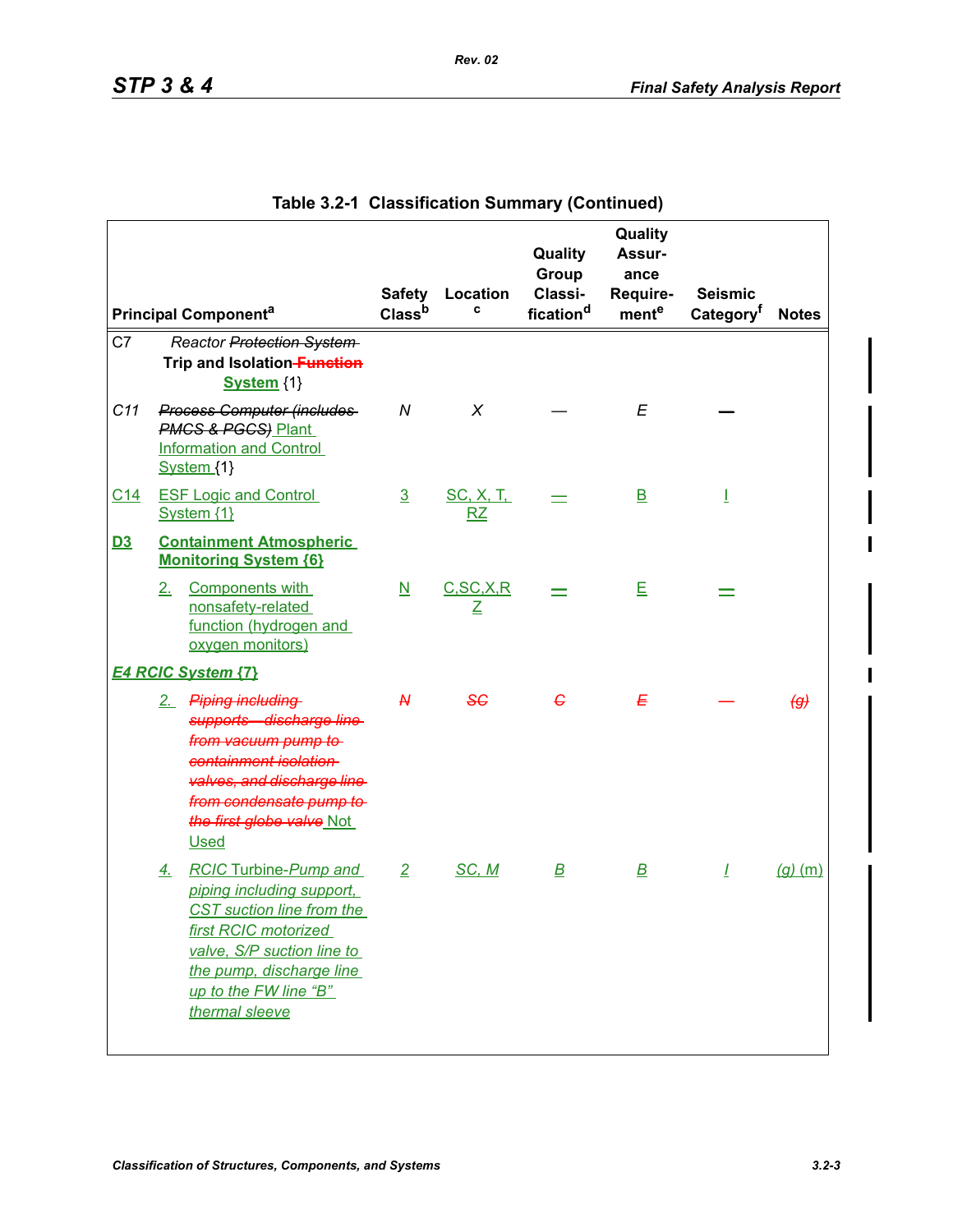|                                        |                |                                                                                |                | Safety Location        | Quality<br>Group<br>Classi- | Quality<br>Assur-<br>ance<br>Require- | <b>Seismic</b> |     |
|----------------------------------------|----------------|--------------------------------------------------------------------------------|----------------|------------------------|-----------------------------|---------------------------------------|----------------|-----|
| <b>Principal Component<sup>a</sup></b> |                | Class <sup>b</sup>                                                             | C              | fication <sup>d</sup>  | mente                       | Category <sup>f</sup>                 | <b>Notes</b>   |     |
|                                        | <u>9.</u>      | <b>Turbine including</b><br>supportsNot Used                                   | $\overline{2}$ | 56                     |                             | в                                     | ł.             | (m) |
| F1                                     |                | Fuel Servicing Equipment {3}                                                   | N/2            | SC                     | -⁄B                         | E/B                                   |                | (x) |
| H6                                     |                | <b>Multiplexing System {1}</b>                                                 |                |                        |                             |                                       |                |     |
|                                        | $\frac{1}{2}$  | Electrical module with<br>safety-related functions<br>(Essential)              | $\mathbf{3}$   | RZ, X                  |                             | В                                     | I              |     |
|                                        | 2 <sub>r</sub> | Cable with safetyrelated<br>functions<br>(Essential)                           | 3              | RZ, X                  |                             | В                                     | I              |     |
|                                        | 3 <sub>r</sub> | Other electrical<br>modules and cables<br>(Non-essential)                      | N              | SC, RZ, X,<br>W        |                             | Е                                     |                |     |
| P <sub>19</sub>                        |                | Breathing Air System {4}                                                       | N              | C, SC, T               |                             | Е                                     |                |     |
|                                        | 1.             | <b>Containment Isolation</b><br>including supports,<br>valves and piping       | $\mathbf{2}$   | C,SC                   | B                           | В                                     |                |     |
|                                        | 2.             | Other mechanical and<br>electrical components                                  | N              | C,SC,RT,<br><b>MCH</b> |                             | Е                                     |                |     |
| R5                                     |                | Metalclad Switchgear {2}                                                       |                |                        |                             |                                       |                |     |
|                                        | 1.             | Safety-related 6900 4160<br>Volt switchgear                                    | 3              | <b>RZ</b>              |                             | В                                     | I              |     |
| 78                                     |                | <b>Flammability Control-</b><br>System {6}                                     | 2              | SG                     |                             | В                                     |                |     |
| <u>U13</u>                             |                | <b>Radwaste Building {5}</b>                                                   | <u>N</u>       | <u>W</u>               |                             | Ε                                     |                | (p) |
|                                        |                | 4. Structural walls and<br>slabs above grade level<br>(see Subsection 3H.3.3.) | <b>N</b>       | ₩                      |                             | Ε                                     |                |     |
|                                        |                | 2. Radwaste Building<br><b>Substructure</b>                                    | 3              | ₩                      |                             | в.                                    | 4              |     |
| U15                                    |                | <b>Hot Machine Shop</b>                                                        | N              | <b>MCH</b>             |                             | Е                                     |                |     |

|  | Table 3.2-1 Classification Summary (Continued) |  |  |
|--|------------------------------------------------|--|--|
|--|------------------------------------------------|--|--|